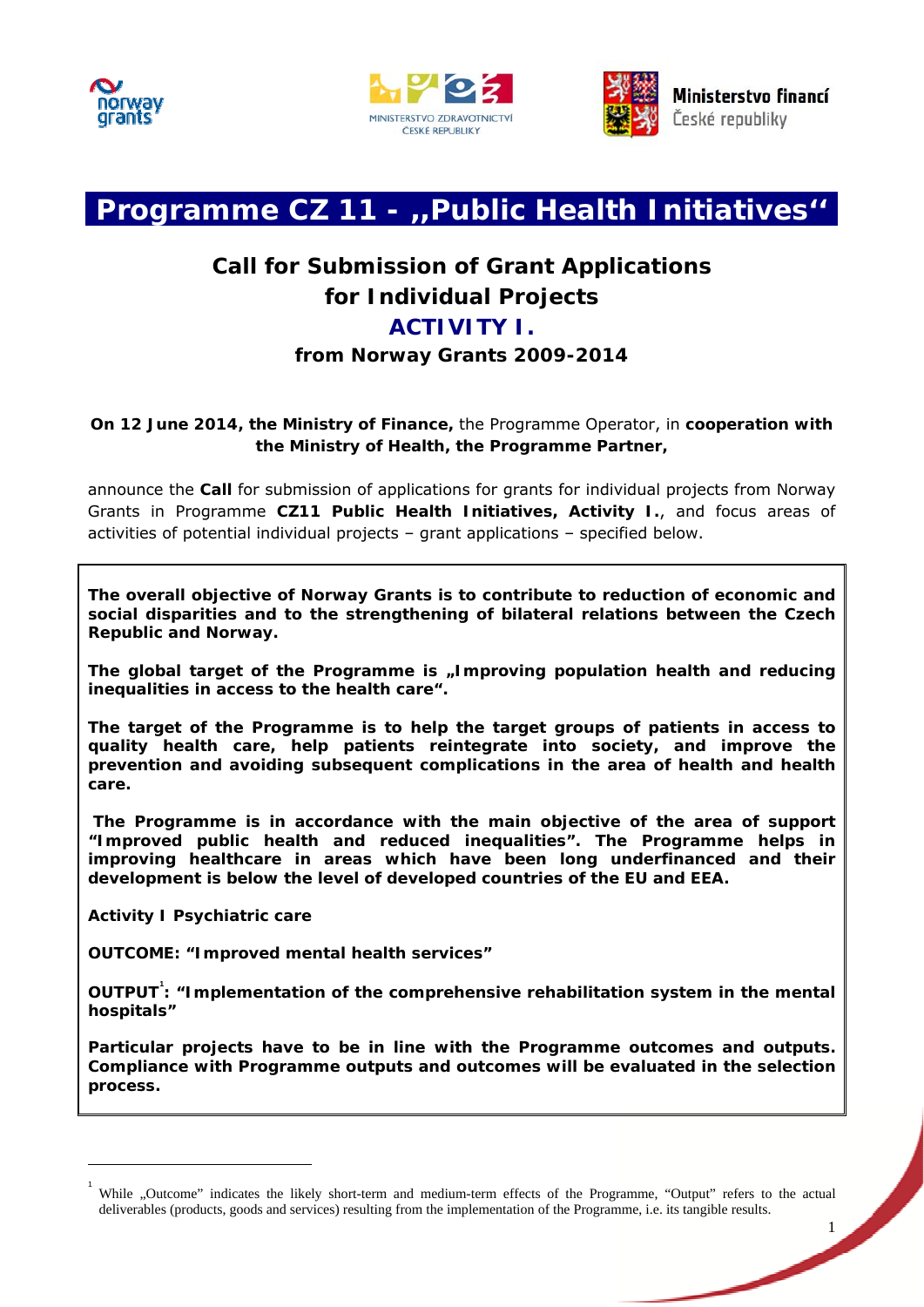





#### **Basic information:**

| Programme area 27 | <b>Public Health Initiatives</b>       |
|-------------------|----------------------------------------|
| Programme:        | CZ11 - "Public Health Initiatives"     |
| <b>Activity I</b> | <b>Psychiatric care</b>                |
| Programme outcome | <b>Improved mental health services</b> |

The psychiatric care in the Czech Republic has been underfinanced for a long time and not paid sufficient attention. There is the stigmatization of both patients and psychiatric care as the whole. The application of the modern treatment methods is limited by existing insufficient premises and equipment. Another problem is the absence of classification and evaluation of the health condition of the individual patients and the possibility for patient's gradual transition from the institutions to the community care facilities.

The objective is to create suitable conditions for both the development and the implementation of the comprehensive rehabilitation system, which will enable to monitor and evaluate the patient and decide about patient's location outside the institution into the community care facilities and gradually prepare the patient to the return to normal life. This will also reduce the relapse of the disease. The comprehensive rehabilitation system will be further implemented in the psychiatric care institutions. The development and the modernization of the infrastructure that is necessary for the implementation of this system will be supported in these institutions.

#### **I. Allocation**

**The allocated amount under the Call for Activity I. is 200 368 116 CZK** that means **7 561 061 EUR.** 

# **II. Eligible Applicants and eligible Partners**

Eligible applicants are providers of follow-up and/or long term bed psychiatric care under Act No 372/2011 Coll., which may be entity, public or private, commercial or non-commercial and non-governmental organisations, established as a legal person in the Czech Republic.

Projects may be implemented in partnership with one or more partners ("project partners"). If a project is implemented in such a partnership, the project promoter (i.e. the successful applicant) shall sign a partnership agreement with the project partners.

Eligible project partners under this call are all public or private entities, commercial or noncommercial, as well as non-governmental organisations, all of whose primary locations are either in Norway, the Czech Republic or a country outside the European Economic Area that has a common border with the Czech Republic, or any inter-governmental organisation, actively involved in, and effectively contributing to, the implementation of a project. Project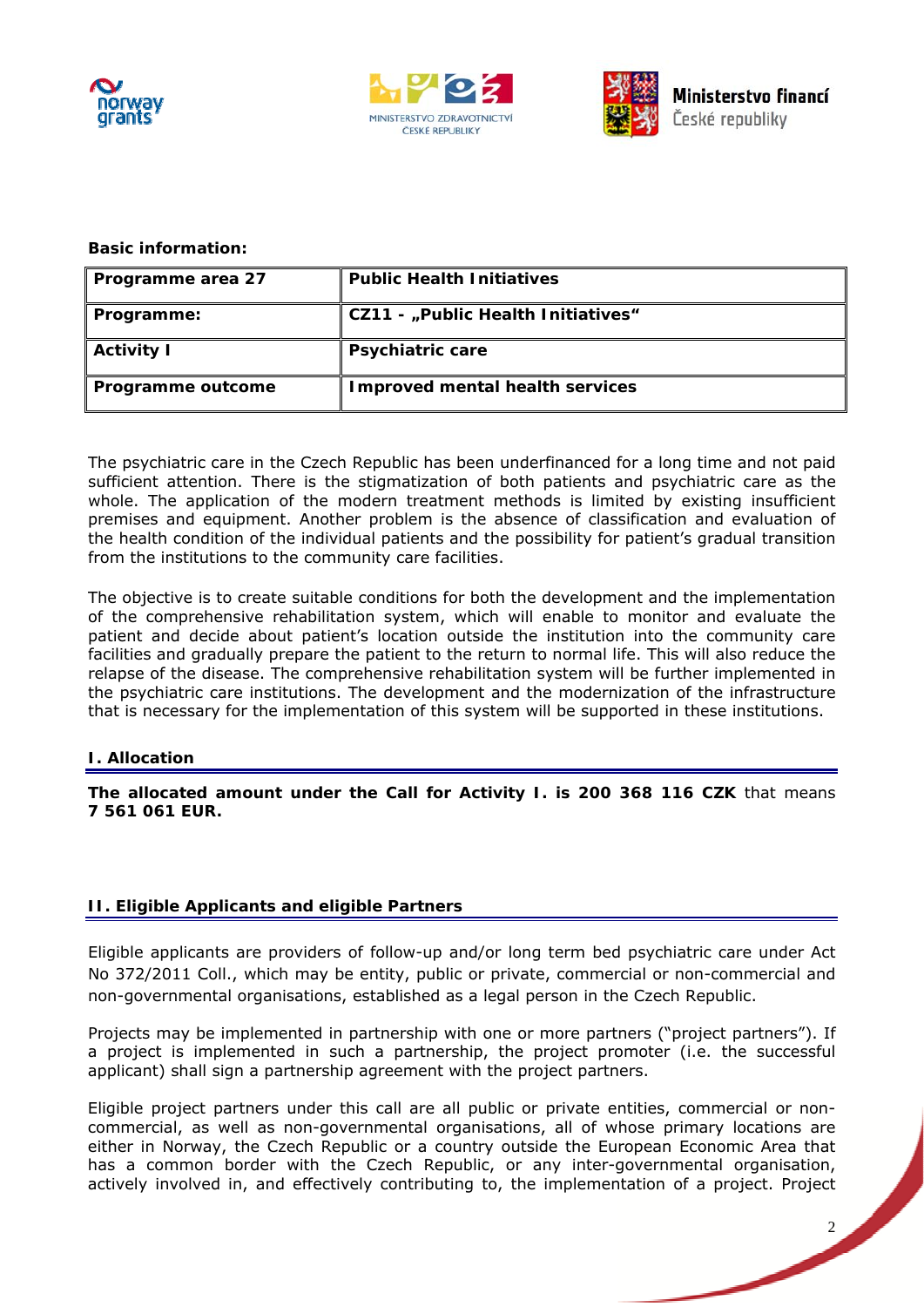





partners share with the Project Promoter a common economic or social goal which is to be realised through the implementation of that project.

## **III. Eligible Activities**

#### **Psychiatric care**

#### **Global focus of the activity:**

- Increase the quality and efficiency of healing processes with the objective of reducing the length of hospitalization of psychiatrically ill
- Improvement of healing process, de-stigmatization and transformation of psychiatric care.

**Specific objective:** Creation of conditions for development and implementation of the Comprehensive rehabilitation system.

**Target group:** long term psychiatrically ill patients.

Projects that will contribute to ensuring the implementation of Comprehensive rehabilitation system of in the care for long-term psychiatrically ill patients will be supported.

A Comprehensive rehabilitation system is based on a mutual connection of interventions in the field of physical health, mental health and social needs.

Main medical targets of the Comprehensive rehabilitation system:

- minimization of disease symptoms or its stabilization
- reduction of re-hospitalization
- support for ability of independent functioning
- support for ability of work and study

Supported projects have to contribute to:

- improvement of equipment for providing the Comprehensive rehabilitation system
- improvement of conditions (infrastructure, adjustment of premises and outdoor areas, etc.) for providing the Comprehensive rehabilitation system
- education of experts related to providing the Comprehensive rehabilitation system
- improvement of other components of the Comprehensive rehabilitation system

The Comprehensive rehabilitation system fully supports the care for long-term psychiatrically ill in following areas:

- 1. Physical health, prevention of somatic diseases, support of healthy lifestyle (e.g. physiotherapy, kinesiotherapy, somatic rehabilitation, nutritional consultancy, etc.).
- 2. Psychotherapy in the different modalities, psycho-education, cognitive rehabilitation and remediation (e.g. supportive therapy, CBT, family therapy, IPT, management of symptoms, crisis plan, prevention of relapse, work with medication, etc.).
- 3. Social and communicative skills, education in independence, friendly relations, partnership and sexuality, work with intimacy, involvement of discharged patients into following treatment process (e.g. work with family and social environment in all phases of treatment, establishing relationships, dealing with public institutions and employers,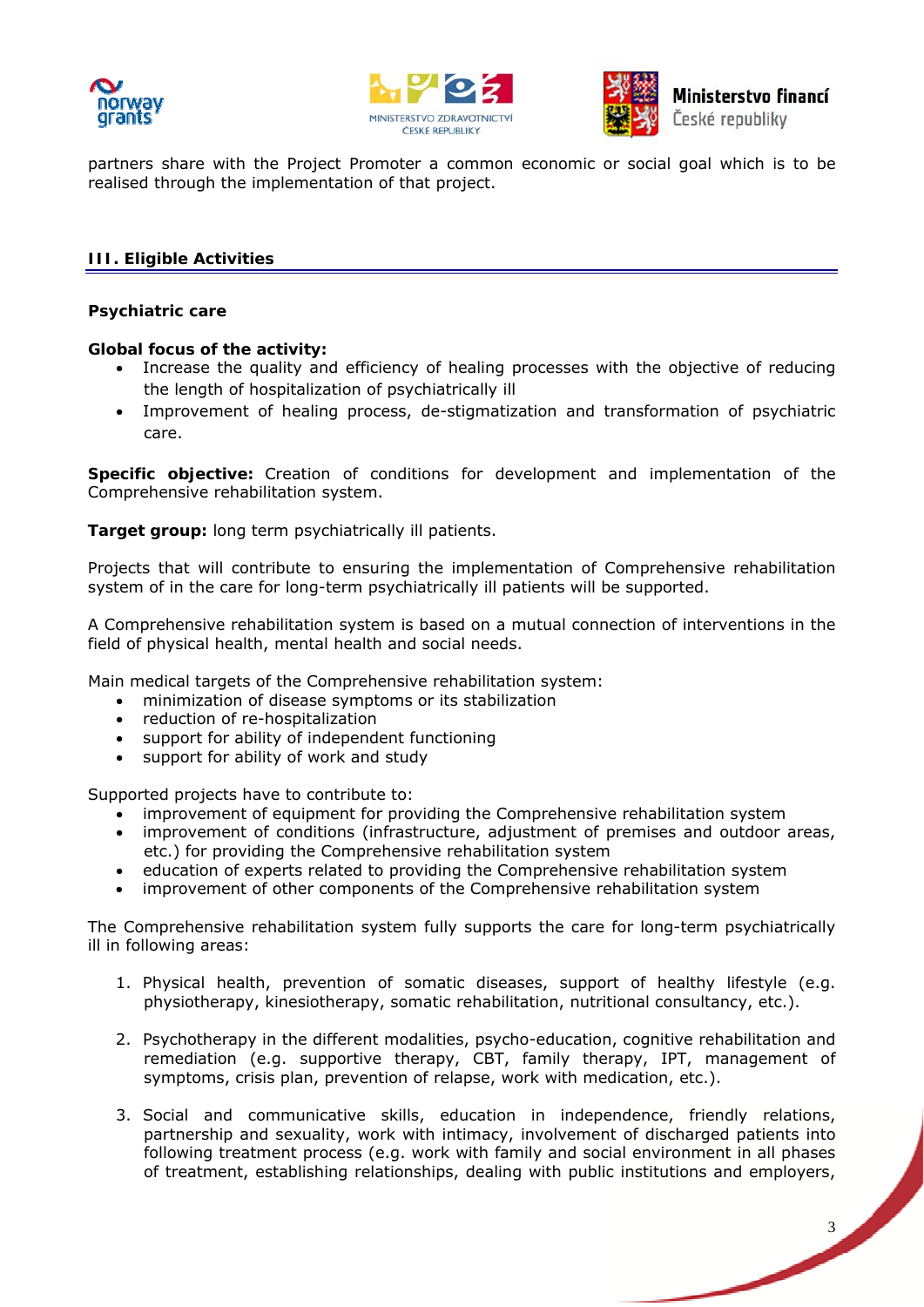





# Ministerstvo financí České republiky

4

prevention of abuse, adjustment of premises for a training flat (training of regular activities at home), prevention of STD, assertiveness, dealing with doctors, etc.).

- 4. Preparation for leaving the psychiatric care institution, training for adaptation at work, training in legal framework of employing people with special needs, contact with fiduciary such as legal trustee, increasing of legal awareness and financial literacy (e.g. rooms for visits, intimacy at closed departments, cooperation with community services, ambulatory doctors, social services, organization of time, job-clubs, training of specific skills – workshops, training kitchens, laundry,…).
- 5. Participation of patients in treatment process, setting and reassessment of medical plan, co-education of a department, community system, decreasing of stigma connected to psychiatric illness.

#### **Indicators**

Two compulsory indicators were defined for all projects under the Open call for Activity I. in the Programme CZ11. These indicators were defined in the Programme Agreement for Programme CZ11. Every project has to contribute to these indicators. The indicators have to be described in project application.

 **"Number of implemented systems securing the transition of activities from the institutions of psychiatric care to the new approach to the rehabilitation"** 

Indicator expresses number of newly created programmes that fulfil the system of coherent rehabilitation by mutual interconnection.

 **"Number of patients benefiting from the improved mental health services per year"** 

Indicator determines annual engagement of the target group of patients involved in the program created by the project.

Applicants can also add other indicators in the project application – optional indicators.

#### **Territorial focus of the Call:**

Support will be provided within all regions of Czech Republic.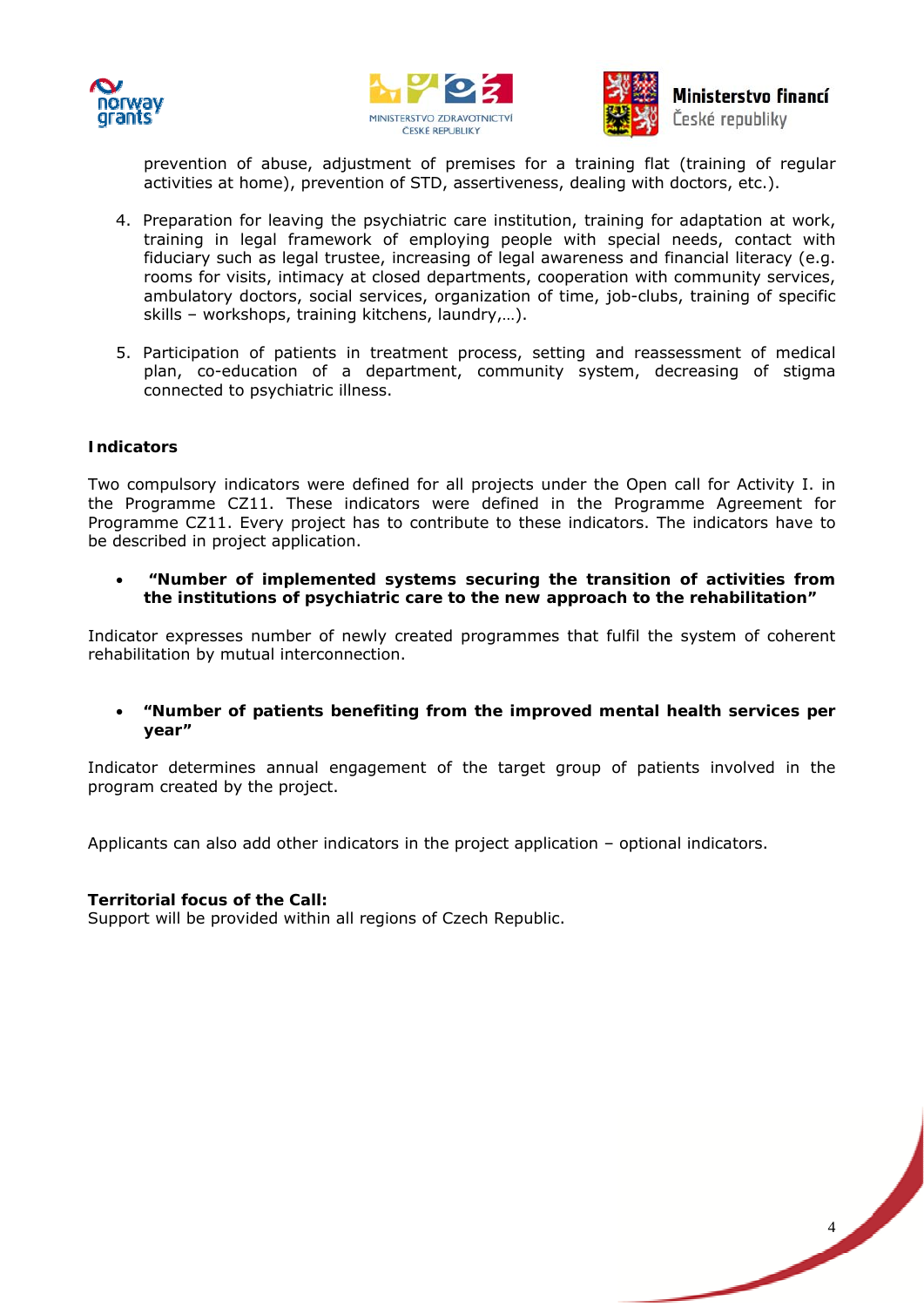





# **IV. Eligible Expenditures**

Eligible expenditures shall be governed by the Guidelines of the National Focal Point for eligible expenditures for the EEA and Norway Grants 2009-2014. The Guidelines are published on the website:

**http://www.eeagrants.cz/cs/zakladni-informace/metodicke-dokumenty/pokyny**

(http://www.eeagrants.cz/en/general-information/rules-and-guidelines/guidelines for the English version).

Expenditures are eligible for reimbursement under the programme/project if they meet the following conditions:

- Expenditures included in the budget. Expenditure is eligible if it was listed and approved in the programme/grant application budget. Expenditures which are not included in the programme/grant application budget – are not eligible, even if they meet all the other conditions of eligible expenditures in these Guidelines.
- Purpose of the expenditures. The expenditure must be necessary for the implementation of the programme/project and must be directly related to the implementation of the activities of the programme/project and aim to meet programme/project objectives
- Date of the expenditures. Expenditures are eligible in terms of time if they were incurred and paid within the timeframe set for the implementation of the programme/project as stated in the legal act on the allocation of funds. Eligibility always starts with the approval of the programme/grant application and terminates on the final date of the eligibility of programme/project expenditures.

**Direct costs** for a project are costs identified by the Applicant and/or its partner(s), in accordance with their accounting principles and usual internal rules, as specific expenditures directly linked to the implementation of the project and which can therefore be booked to it directly. The following direct expenditures are eligible, provided they satisfy the conditions set out above and in the Guidelines referred to in this call text.

Costs related to purchase of new or second hand equipment or facility of tangible nature and expenditure on intangible property are considered eligible on condition of their compliance with Guidelines of Applicants and Regulation on the implementation of the Norwegian Financial Mechanism 2009 – 2014 (see below for further details). In such cases, the eligible costs are equal to the tax depreciation of the goods. The depreciation of the applicant's existing property, which is necessary for the project implementation, is also applicable.

Specific rules apply to the purchase of real estate/land (see the Guidelines of the National Focal Point for eligible expenditures for the EEA and Norway Grants 2009-2014 and the Regulation on the implementation of the Norwegian Financial Mechanism 2009 – 2014).

The entire purchase cost of new or second hand equipment may be eligible provided that the purchased equipment is an integral and necessary that is essential for achieving the outcome of the project. This property must be recorded in accounting and property inventory of durable goods of the beneficiary in line with accounting rules. In such cases, Project Promoters shall:

5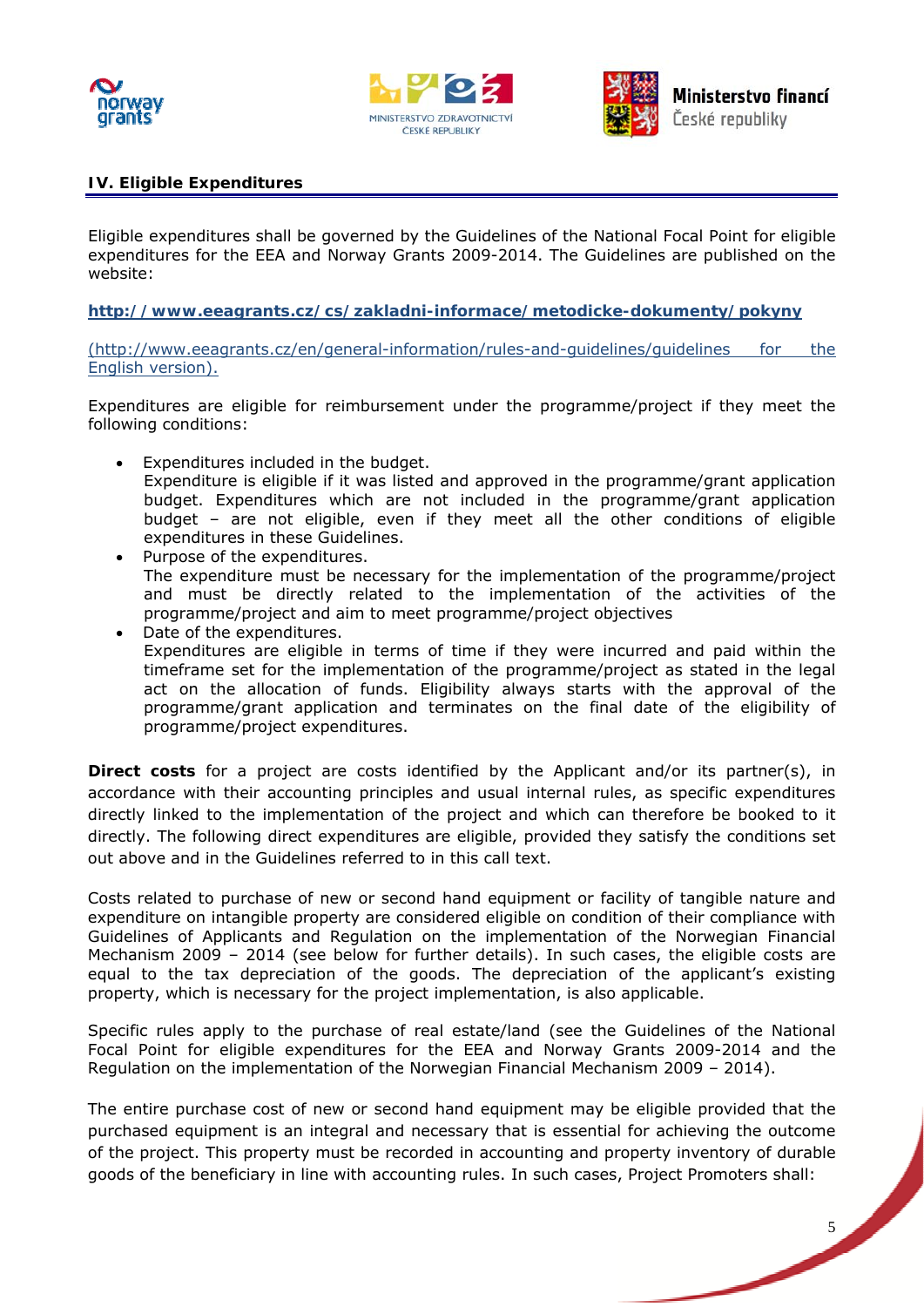





- a) Keep the equipment in their ownership for a period of at least five years following the completion of the project and continue to use that equipment for the benefit of the overall objectives of the project for the same period;
- b) Keep the equipment properly insured against losses such as fire, theft and other normally insurable incidents both during project implementation and for at least 5 years following the completion of the project; and
- c) Set aside appropriate resources for the maintenance of the equipment for at least 5 years following the completion of the project.

The specific means for implementation of this obligation will be specified in the project contract.

Costs related to sub-contracting works are eligible on condition that the sub-contracted work will contribute to project implementation and prove to be an added value to the project, and provided that the awarding complies with the applicable rules on public procurement and the Regulation on the implementation of the Norwegian Financial Mechanism 2009-2014. Guidelines for Applicants will provide more information on specification and division of these costs into specific budget items.

Personnel costs are costs related to employment of workers, who serve specific professional action, which is needed for accomplishment of projects goals, i.e. employment directly connected to content of project realization and costs related to workers of the Applicant who relate to project management or financial management.

Costs incurred in relation to business travels of the personnel of the Applicant and its partners made in connection with project implementation are eligible.

**Indirect costs – overheads** are costs necessary for implementation of the project that cannot be identified by the Applicant and/or its partner(s) as being directly attributed to the project but which can be identified and justified by its accounting system as being incurred in direct relationship with the eligible direct costs attributed to the project. They may not include any eligible direct costs. They shall represent a fair apportionment of the overall overheads of the Applicant and/or its partner(s). Applicants may identify overheads either based on actual costs from analytical accounting system or opt for a flat rate up to 20 % of its total direct eligible costs, excluding its direct eligible costs for subcontracting and the costs of resources made available by third parties which are not used on premises of the Applicant. The methodology of Indirect costs' calculation is described in the NFP Guideline for eligible expenditures and the Guidelines for Applicants.

For VAT charges to be considered eligible, the payer must not be in position to recover the VAT paid for assets and services required for the project. The information on whether the applicant is/ is not payer of VAT must be included in the submitted application.

**The final date for costs eligibility is (the latest date of the project completion) 30 April 2016**. Expenditures incurred after this date will not be eligible. Projects must be completed by 30 April 2016 at the latest.

Further specification of eligible expenditures for this call is defined in the Guidelines for Applicants.

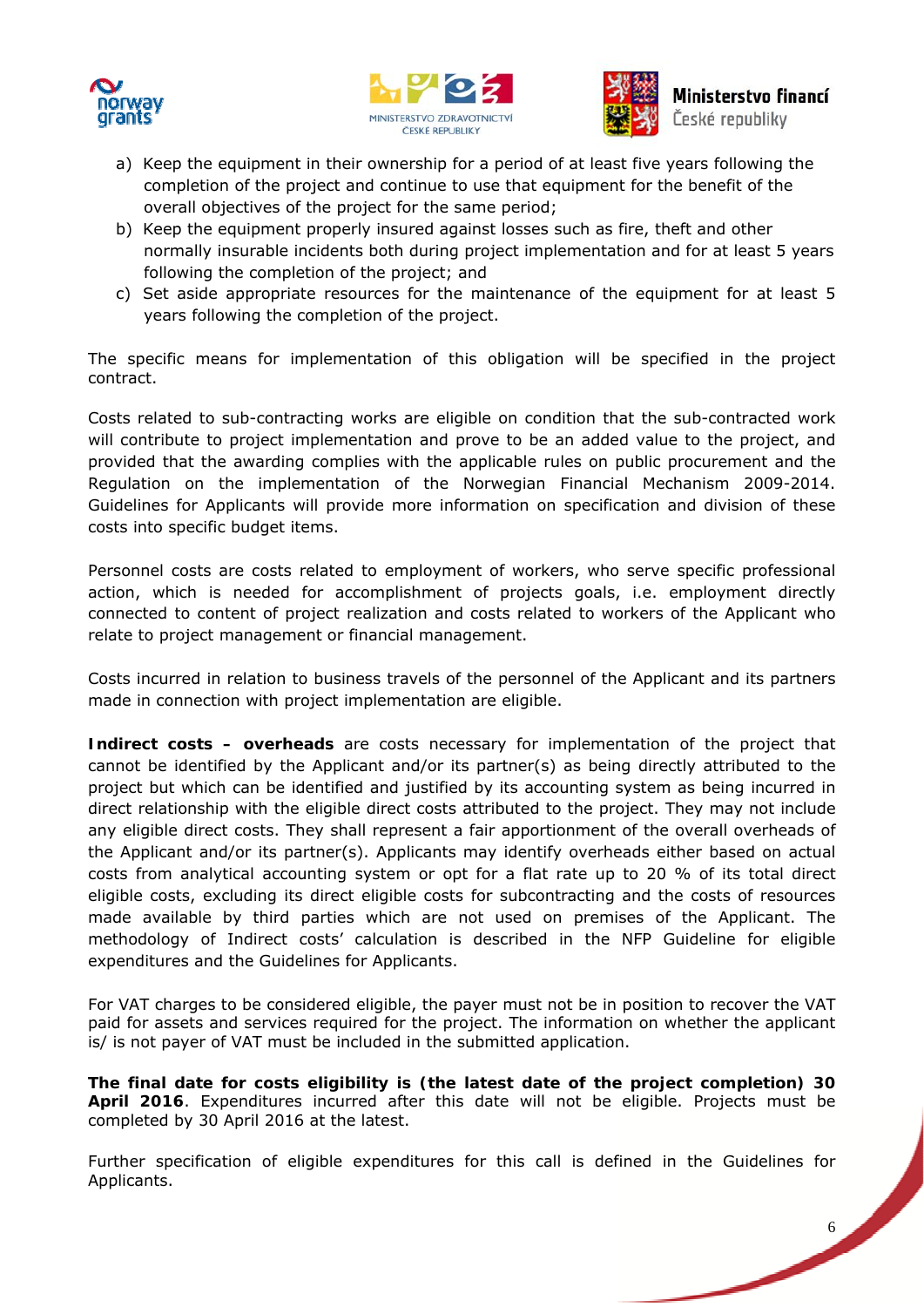





7

Project expenditure will be provided in CZK.

# **V. The grant amount – co-financing – payment system**

The minimum and maximum grant assistance applied for shall be as follows:

- **the minimum amount of grant is CZK 4 505 000 (170 000 EUR),**
- **the maximum amount of grant is CZK 21 372 250 (806 500 EUR).**

#### **Share of financing**

The project grant rate shall be as follows:

| <b>Type of organization</b> | Grant<br>(Norwegian funds) | <b>Co-financing</b> |
|-----------------------------|----------------------------|---------------------|
| <b>Public institutions</b>  | 80%                        | <b>20%</b>          |
| NGO <sub>s</sub>            | 90%                        | 10%                 |
| Other legal entities        | 60%                        | 40%                 |

The remaining costs of the project ("Co-financing") shall be provided or obtained by the Applicant.

In case of projects implemented by NGOs, in-kind contribution in the form of voluntary work may constitute up to 50% of the co-financing required for the project. The appropriate unit prices for voluntary work, which shall be in accordance with salary normally paid for such work in the Czech Republic, including the required social security contributions, will be specified in the Project Contract between the Programme Operator and the Project Promoter.

#### **Payment system**

Payments towards projects will be in the form of advance payments, interim payments and a final payment. Beneficiaries may request an advance payment that shall be set individually based on the cash flow of the project. The advance payment shall not exceed 20% of the grant or 2 000 000 CZK, whichever is lower. The advance payment shall be set off when 80% of the grant is spent. Interim payments to projects are made on the basis of approved interim reports. The final payment will be made after the closure and settlement of the financial audit carried out by the Programme Operator.

**There is no legal entitlement to a grant award.**

**VI. Projects support in partnership with donor states**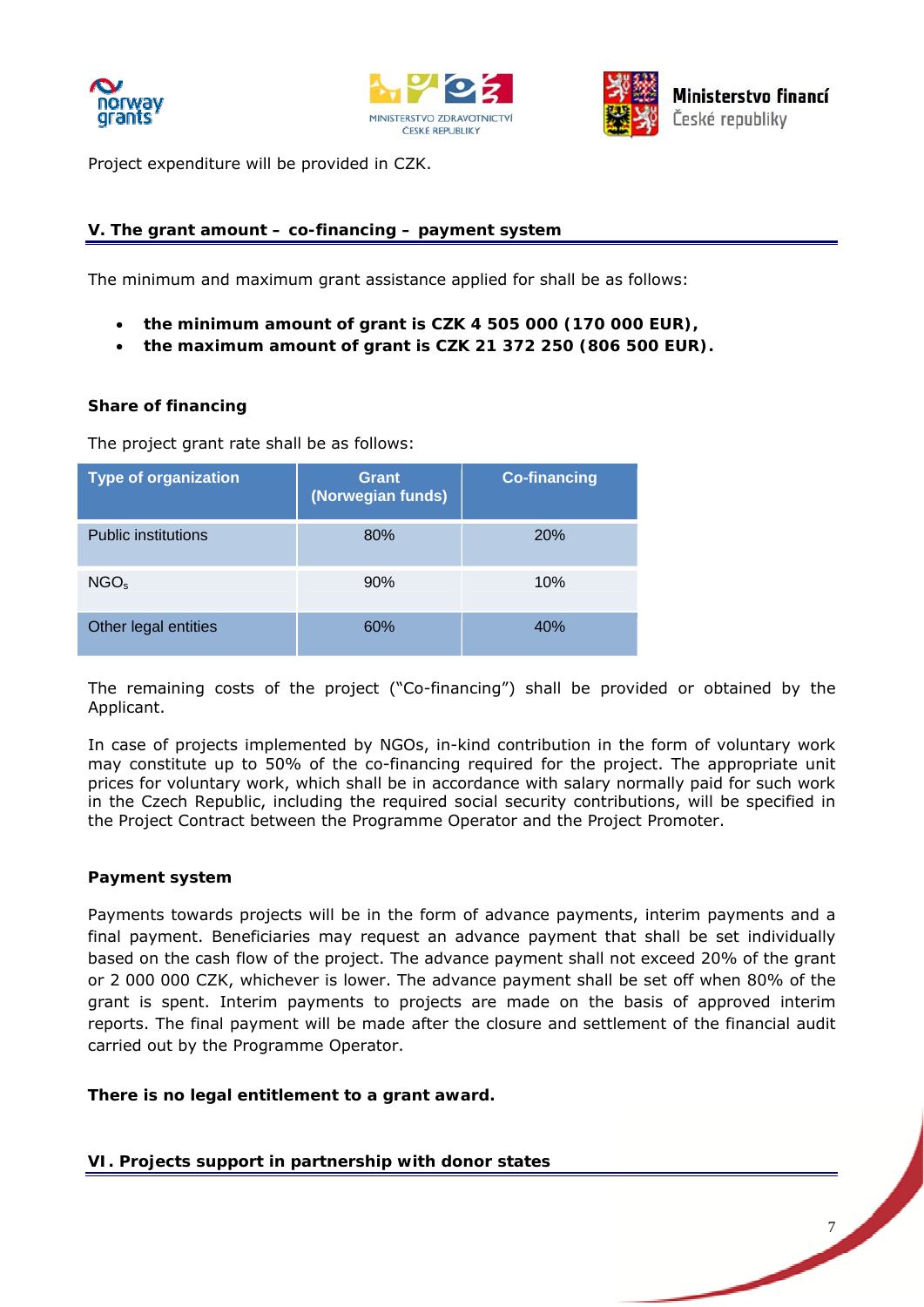





Ministerstvo financí České republiky

Priority of the Norway Grants 2009 – 2014 is **to strengthen bilateral relations between the entities from the Czech Republic and entities from Norway.** Applications may be submitted in partnerships with relevant partner institutions from the Donor country. Eligible expenditure to support and strengthen partnerships may be included in the grant application budget.

The Czech potential grant Applicants can use the Fund for bilateral co-operation at Programme level (hereinafter "the Fund") for searching the partners and preparation of grant applications in partnership with entities from the donor country. The Call for Action A of the Fund was announced on the  $3<sup>rd</sup>$  April 2014. Detailed information about the Fund can be found here.

**http://www.mzcr.cz/Unie/dokumenty/vyzva-k-predkladani-zadosti-o-poskytnutigrantu-projektu-do-fondu-pro-bilateraln\_8904\_2457\_8.html** 

**[VII. Time period of the call – deadline of the call – place for submission of](http://www.mzcr.cz/Unie/dokumenty/vyzva-k-predkladani-zadosti-o-poskytnuti-grantu-projektu-do-fondu-pro-bilateraln_8904_2457_8.html) an application** 

- **Applications can be filled up and submitted only in an electronic form via IS CEDR information system no later than on 12 September 2014, 16:00.**
- **Applications are not submitted in paper form.**

**An application and its annexes must include a qualified electronic signature (the certificate must include an identification registration number) of an authorized representative of the applicant. An applicant not disposing of electronic signature shall have it set up¨.**

**To communicate with the Programme Operator - Ministry of Finance, applicants must provide for Data Box.** 

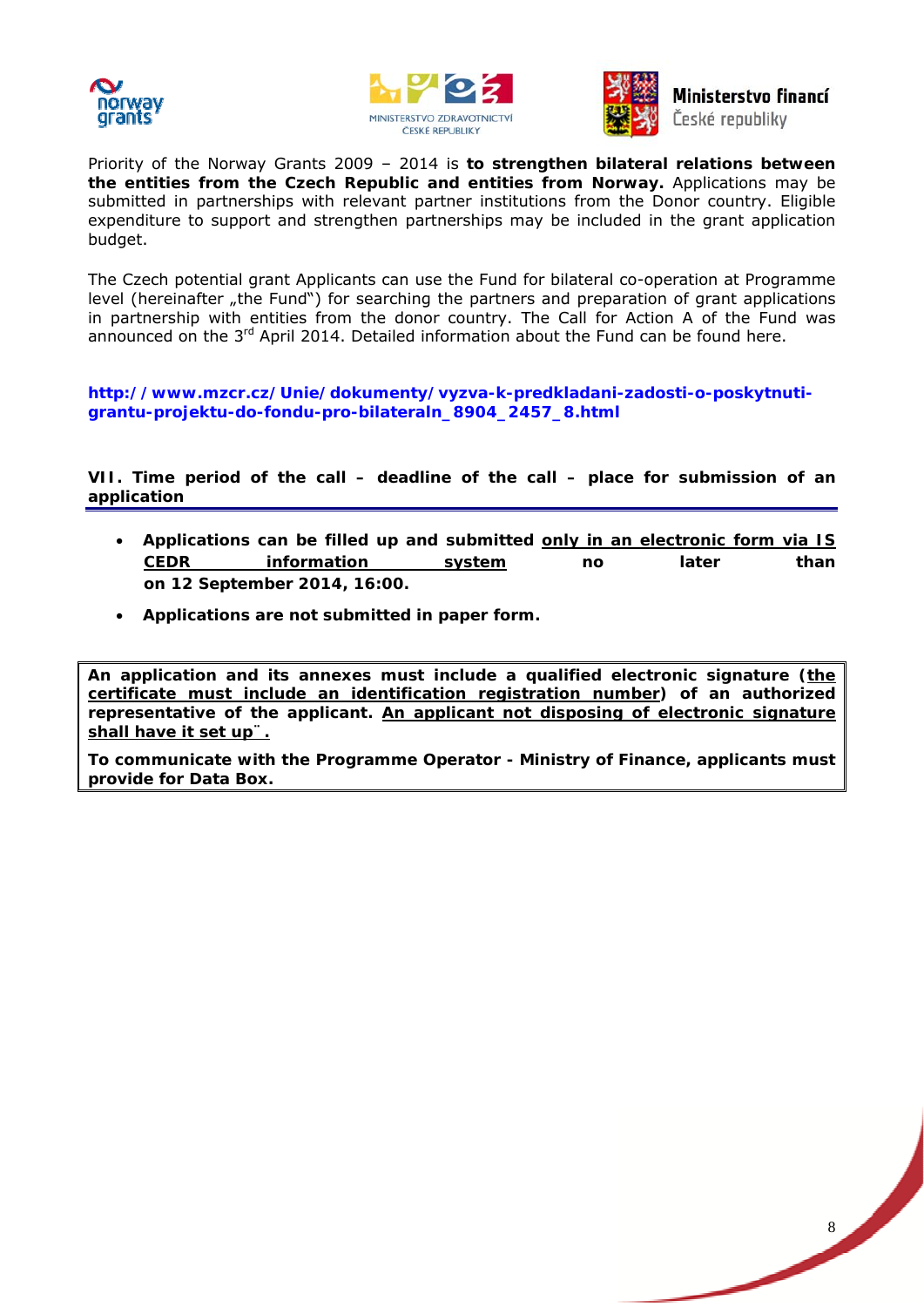





- To enter the IS CEDR system, go to: **www.eeagrants.cz**; **CEDR button**;
- Guidelines for applicants are available at **http://www.mzcr.cz/Unie/obsah/vyzvy\_2459\_8.html** or at **www.eeagrants.cz/cs/programy/**...
- An application must include all requested annexes see Guidelines for Applicants;
- Standardized annexes are to be downloaded at **[http://www.mzcr.cz/Unie/obsah/dokumenty\\_2458\\_8](http://www.mzcr.cz/Unie/obsah/vyzvy_2459_8.html).html** or at **[www.eeagrants.cz/cs/programy/.](http://www.eeagrants.cz/cs/programy/)..**
- In case of technical problems with preparation and submission of applications, please [contact the person listed at the introductory page of](http://www.mzcr.cz/Unie/obsah/dokumenty_2458_8.html) **IS CEDR; Contacts;**
- [The system enables a gradual work o](http://www.eeagrants.cz/cs/programy/)n preparation of an application and its annexes. We recommend that an application is submitted prior to the submission deadline. Postponing submission of an application to the last moment can cause difficulties as a result of a possible system overload;
- An applicant may be asked to submit several attachments in a paper version during the evaluation phase (large-format annexes, drawings, etc.).

# **VIII. Information for preparation of applications**

Applications and their annexes shall be prepared in the Czech language and in the prescribed format (where relevant – see Guidelines for applicants).

**Information necessary for preparation and submission of applications are provided in this Call, Guidelines for Applicants and instructions and help section in IS CEDR.** 

**IX. Publicly available documents (regulation, guidelines and methodologies) for implementation of EEA and Norway Grants 2009 - 2014** 

Documents are available at the following websites:

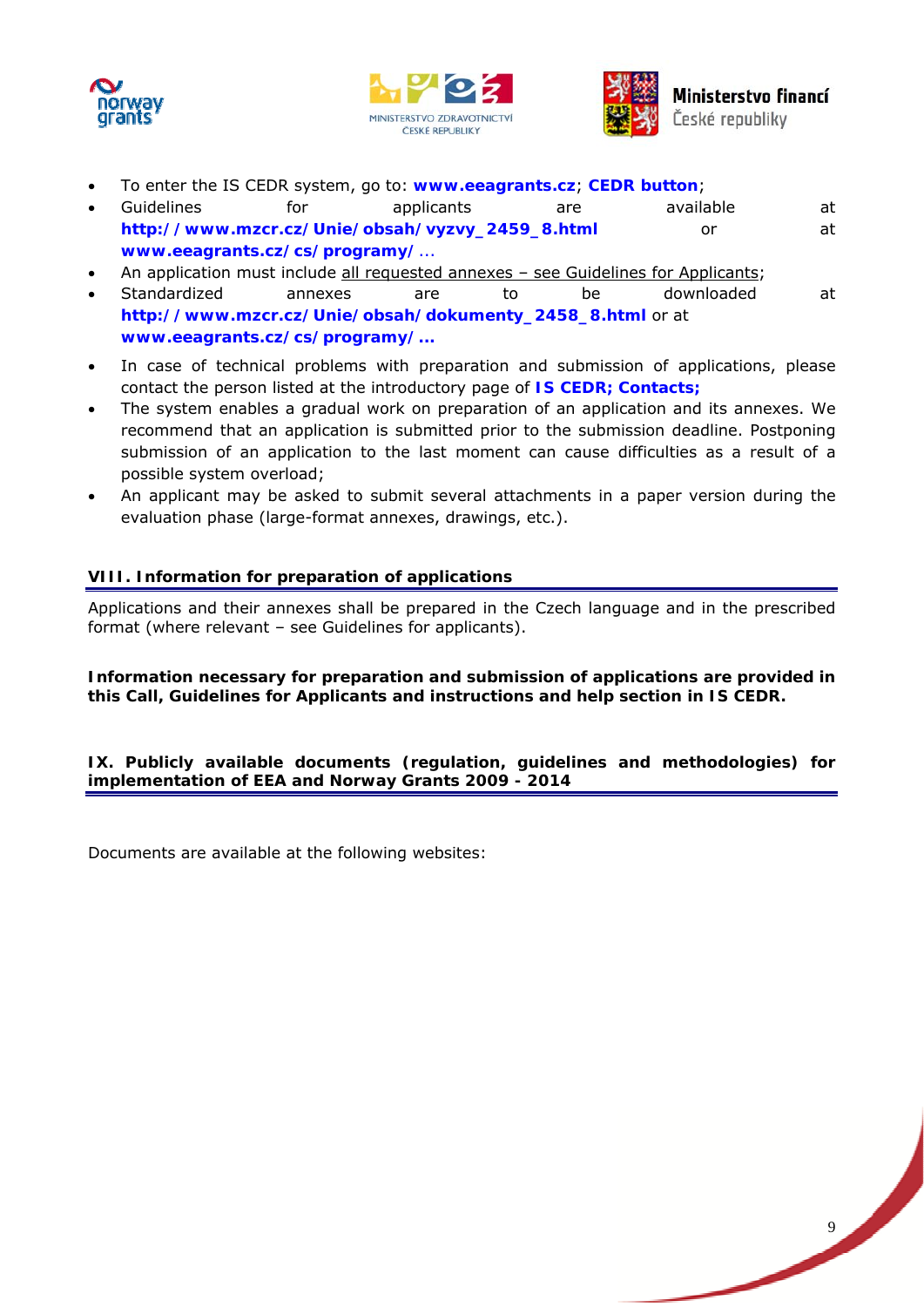





| <b>General information on the Financial</b><br>Mechanism Office and the EEA and<br>Norway Grants 2009-2014 | www.eeagrants.org                                                                   |
|------------------------------------------------------------------------------------------------------------|-------------------------------------------------------------------------------------|
| (especially Regulation for Implementation of                                                               | http://eeagrants.org/Results-                                                       |
| EEA Grants and Norway Grants 2009 - 2014)                                                                  | data/Results-overview/Documents                                                     |
| National Focal Point/ Programme                                                                            | www.mfcr.cz,www.eeagrants.cz,                                                       |
| Operator                                                                                                   | www.norwaygrants.cz                                                                 |
| <b>Programme Partner</b>                                                                                   | www.mzcr.cz<br>http://www.mzcr.cz/Unie/obsah/norske-<br>fondy-2009-2014_2457_8.html |

# **X. Assessment procedures of applications**

# **1) Assessment of formal requirements and eligibility of an application**

Assessment of formal requirements and eligibility of applications will be carried out by the Programme Partner in line with the established formal and eligibility criteria. Applications that will not meet the criteria of formal requirements and eligibility will be excluded from further evaluation. Applicants have the right of appeal against exclusion of their application on the grounds of failing formal requirements and eligibility criteria via IS CEDR within 5 working days after receipt of the notification of exclusion. As a part of the eligibility assessment the emphasis will especially be aimed at the focus of the project within the system of comprehensive rehabilitation.

The possibility of completing the missing compulsory parts (not leading to increase the Application´s quality) of Application is specified in guidelines for applicants. In case there is a need for completion, the applicant will be contacted by the Programme partner.

# **2) Evaluation of quality of applicants by external evaluators**

The quality evaluation of each application is performed by 2 external evaluators according to the selection criteria listed in Section XI below. The final score of an application is calculated as an arithmetic average of the scores awarded by each evaluator. In case the difference between total scores of the two evaluators exceeds 30% of the value of the higher score, the application will be evaluated by a third evaluator. The final score will be calculated as an arithmetic average of the scores with the closest values.

10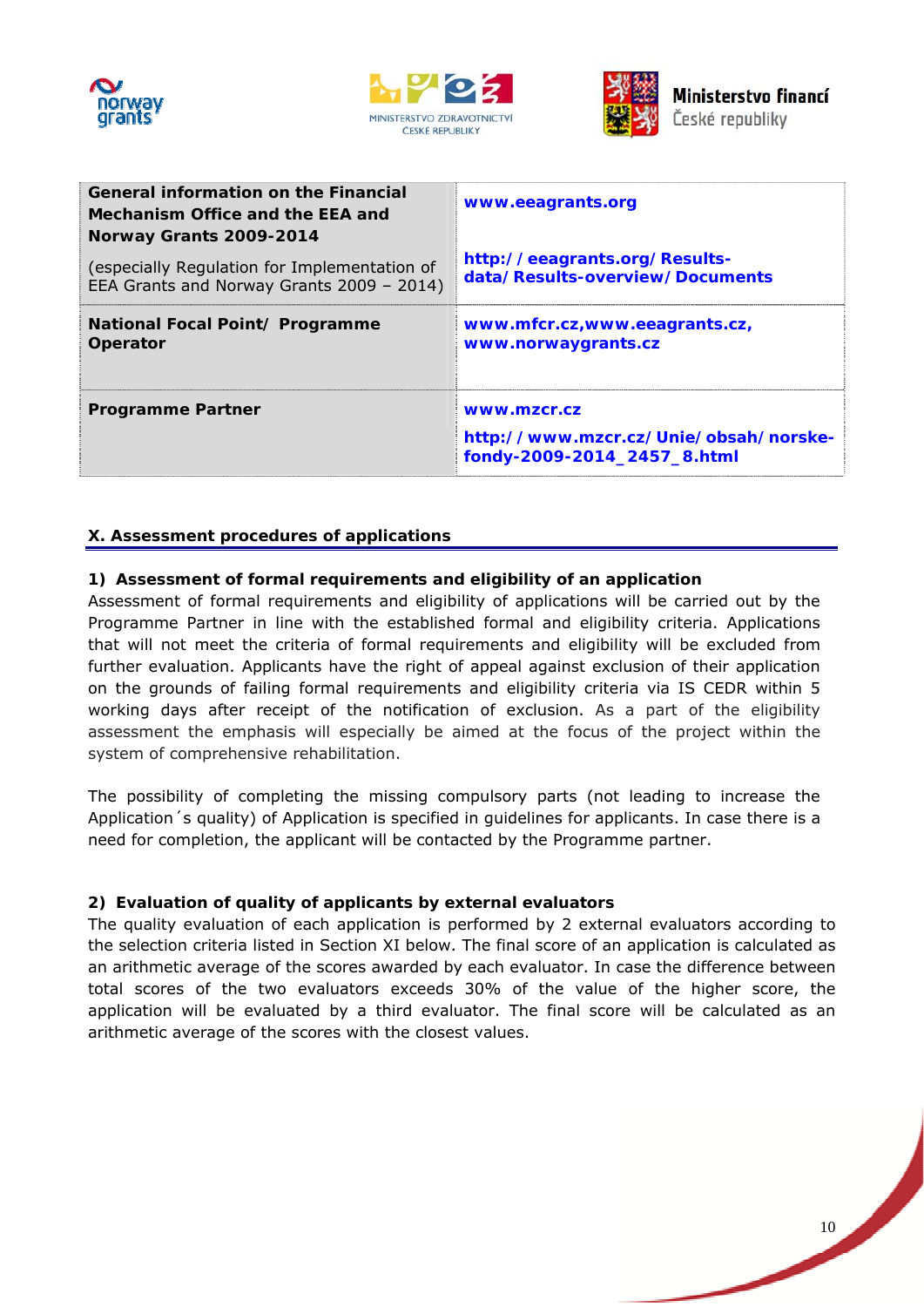





# **3) Evaluation of applicants by the Selection Committee**

The Selection Committee will be provided with a list of all projects for which evaluation of quality was performed. The projects will be ranked according to their final scores awarded by external evaluators (arithmetic average of individual evaluations). The Selection Committee shall review the ranked list of projects and shall submit a list of recommended applications, including a list of reserve projects, to the Programme Operator – the Ministry of Finance. In justified cases the Selection Committee may modify the ranking of the projects.

- **4) The Programme Operator will verify that the process of assessment and evaluation of individual applications recommended for grant award has been conducted in accordance with the applicable rules.**
- **5) Based on the outcome of the verification, the Programme Operator will, based on the decision of the Selection Committee, shall make a decision on grant award / grant refusal and inform applicants about the results and on the next steps of the procedure. The Programme Operator may modify the recommendation of the Selection Committee, in which case it will inform the affected applicants and provide them with a justification.**

**XI. Criteria for assessment of formal requirements and eligibility and criteria for quality evaluation** 

- **1) Assessment of formal requirements and eligibility of the application** 
	- **a)** Formal requirements criteria:
		- The application contains **electronically signed application form and all required annexes in accordance with Guidelines for Applicants.**
	- **b)** Eligibility criteria:
		- The applicant is eligible
		- Partner/partners are eligible (in case of partnership projects).
		- The project is in line with the objective(s) of the Programme (Programme area, results, and outcomes).
		- The place of implementation is in line with the Call requirements.
		- The length of project implementation does not exceed the maximum execution time stated in the Call.
		- The requested grant amount is in accordance with the conditions specified in the Call.

# **2) Detailed criteria for quality evaluation of applications ("Selection Criteria")**

**Detailed criteria for quality evaluation of applications**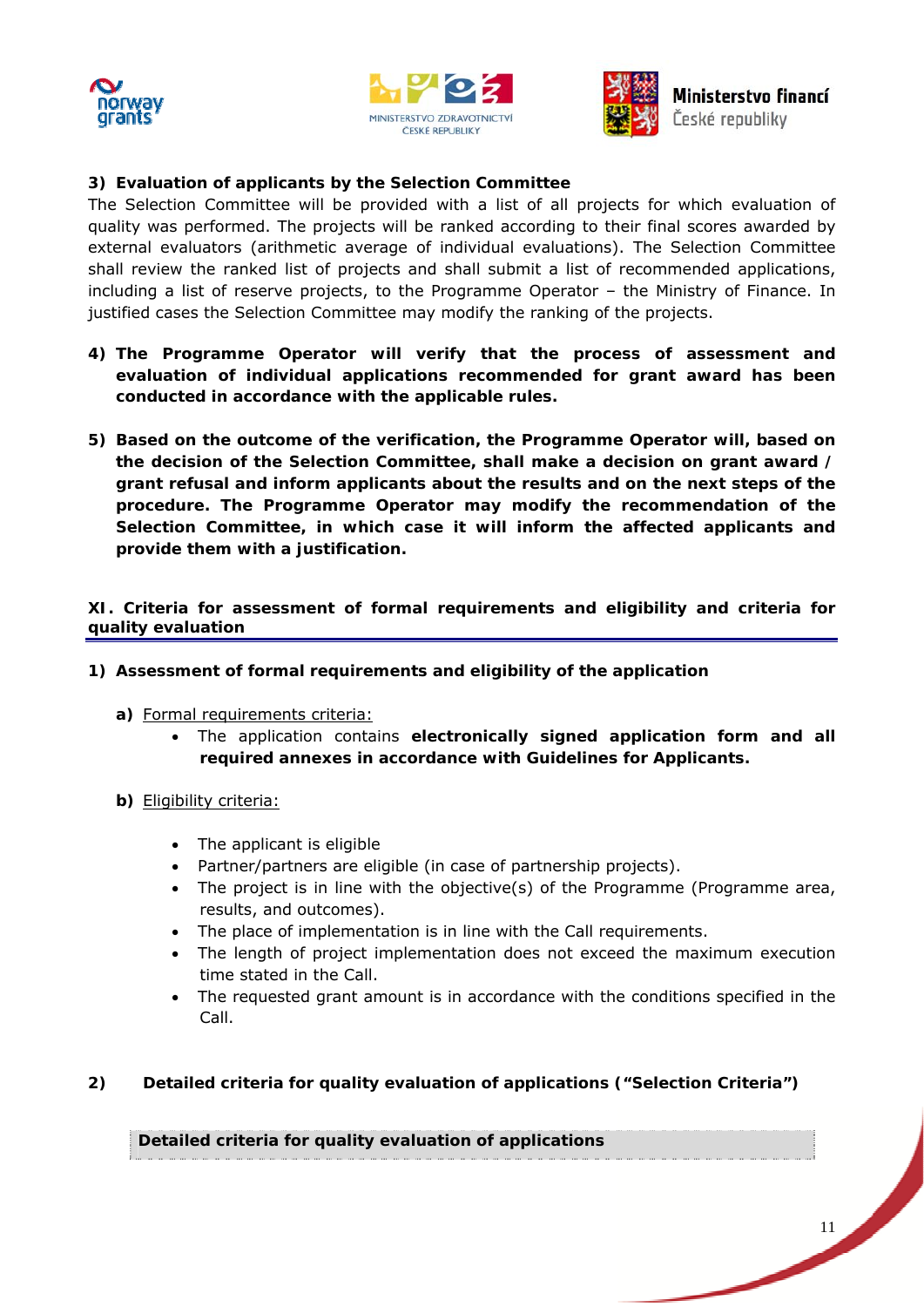





| České republiky |
|-----------------|
|                 |

|                | <b>Evaluation criteria</b>                                                                                                                                                                                                                                                                                                                                                                                                                                                                                                                                                                                                                                                                                                                           | Max. score of a<br>particular<br>criterion (sub-<br>criteria (out of<br>100) |
|----------------|------------------------------------------------------------------------------------------------------------------------------------------------------------------------------------------------------------------------------------------------------------------------------------------------------------------------------------------------------------------------------------------------------------------------------------------------------------------------------------------------------------------------------------------------------------------------------------------------------------------------------------------------------------------------------------------------------------------------------------------------------|------------------------------------------------------------------------------|
| $\mathbf{1}$   | The ability and readiness of the applicant to<br>implement the project                                                                                                                                                                                                                                                                                                                                                                                                                                                                                                                                                                                                                                                                               | 17                                                                           |
|                | 1.1 The applicant (and the partner/partners) has an<br>administrative capacity<br>adequate<br>for<br>project<br>implementation and meeting requirements of the<br>Programme Operator on project monitoring.                                                                                                                                                                                                                                                                                                                                                                                                                                                                                                                                          | 10                                                                           |
|                | organizational structure of the<br>The<br>project<br>management, technical preparation and project<br>implementation are clearly described with clear<br>distinctions between<br>individual implementation<br>phases, specifying also the roles of external<br>assistance of the applicant (shall the applicant<br>foresee technical assistance). Taking into account<br>the roles of external technical assistance (shall the<br>applicant foresee technical assistance), the applicant<br>sufficient technical capacity for project<br>has<br>implementation and it can be assumed that they will<br>be able to implement the project successfully.<br>Roles of individual project partners in<br>implementation are described clearly and in full |                                                                              |
|                | detail - (where relevant)<br>1.2 The applicant has experience in managing and                                                                                                                                                                                                                                                                                                                                                                                                                                                                                                                                                                                                                                                                        | 4                                                                            |
|                | completing of at least one similarly focused project.<br>1.3 The project publicity is clearly described,<br>including individual activities ensuring publicity.                                                                                                                                                                                                                                                                                                                                                                                                                                                                                                                                                                                      | 3                                                                            |
| $\overline{2}$ | The importance (relevance) of the project                                                                                                                                                                                                                                                                                                                                                                                                                                                                                                                                                                                                                                                                                                            | 21                                                                           |
|                | 2.1 The project significantly contributes to the<br>achievement of Programme outcomes which the<br>applicant states in the application. (A project may<br>contribute to several Programme outputs).                                                                                                                                                                                                                                                                                                                                                                                                                                                                                                                                                  | 10                                                                           |
|                | 2.2 The project demonstrably contributes to the<br>fulfilment of the related conceptual and strategic<br>documents (at local / regional / sector level), or it<br>follows up the outcomes of an already implemented<br>project.                                                                                                                                                                                                                                                                                                                                                                                                                                                                                                                      | 3                                                                            |
|                | 2.3 The justification of a project is based on qualified<br>corroborative documents (e.g. needs analysis). The<br>targeted outcome of the project is realistic and in<br>line with indicated project outcomes. (Note, there<br>may be more than one project outcome).                                                                                                                                                                                                                                                                                                                                                                                                                                                                                | 3                                                                            |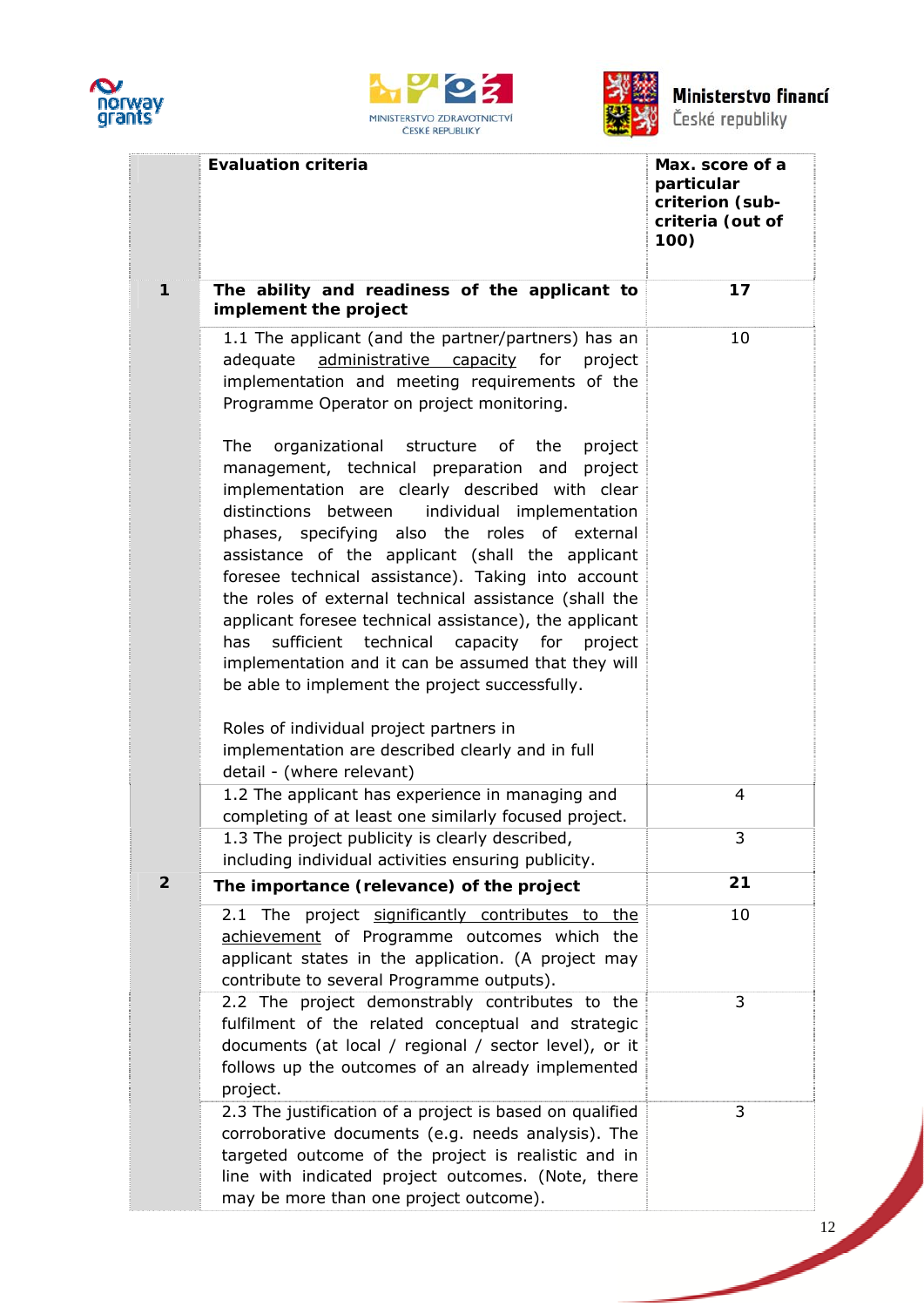





# **Ministerstvo financí**<br>České republiky

|                  | 2.4 The overall project aim is in line with requested<br>programme outcome in a given programme area.<br>The project outcomes correspond with the needs of<br>main target groups of the project. The applicant<br>cooperates with target groups during project<br>implementation. The level of participation of target<br>during<br>project implementation<br>groups<br>direct/indirect; active/passive.                                                                                       | 5              |
|------------------|------------------------------------------------------------------------------------------------------------------------------------------------------------------------------------------------------------------------------------------------------------------------------------------------------------------------------------------------------------------------------------------------------------------------------------------------------------------------------------------------|----------------|
| 3                | The structure of the project, risks and outcomes                                                                                                                                                                                                                                                                                                                                                                                                                                               | 32             |
|                  | 3.1 The structure of the project is clearly defined.<br>Individual project activities and their outputs are<br>clearly identified, including their continuity. Activities<br>are complementary to one another.                                                                                                                                                                                                                                                                                 | 10             |
|                  | 3.2 The proposed project activities are essential for<br>reaching project outcomes stated in the application.<br>(There may be more than one project outcomes.)                                                                                                                                                                                                                                                                                                                                | 10             |
|                  | 3.3 The proposed time schedule of the project<br>implementation is clear, realistic and corresponds<br>with the needs for activities implementation from<br>their contents, as well as continuity point of view.<br>The time schedule takes well into account other<br>factors, as for instance the barriers to carry out<br>works in relation to climate conditions.                                                                                                                          | 4              |
|                  | 3.4 The log frame of the project gives clear<br>information on project relevance to the programme,<br>including its indicators and their verification sources<br>(outcomes, results, aim). Initial and final values are<br>realistic; indicators are quantified and objectively<br>measurable in quantity as well as time. Verification<br>sources of indicators are included. Sources of<br>indicators will be available and suitable to verify<br>initial as well as final indicator values. | $\overline{4}$ |
|                  | 3.5 The project risks are clearly defined and<br>relevant, including the proposed measures for their<br>elimination to ensure continuous implementation of<br>the project.                                                                                                                                                                                                                                                                                                                     | $\overline{4}$ |
| $\boldsymbol{4}$ | <b>Economy and Sustainability of Project</b>                                                                                                                                                                                                                                                                                                                                                                                                                                                   | 15             |
|                  | 4.1 Items in the indicated budget are necessary for<br>the implementation of individual activities.<br>Buying new equipment is included at purchase cost.<br>Write-offs are applied at equipment owned by the<br>applicant, and in the correct amount.<br>A clear quantification of units of each entry in the<br>budget is demonstrated in measurable units.                                                                                                                                  | 12             |

**September 1999**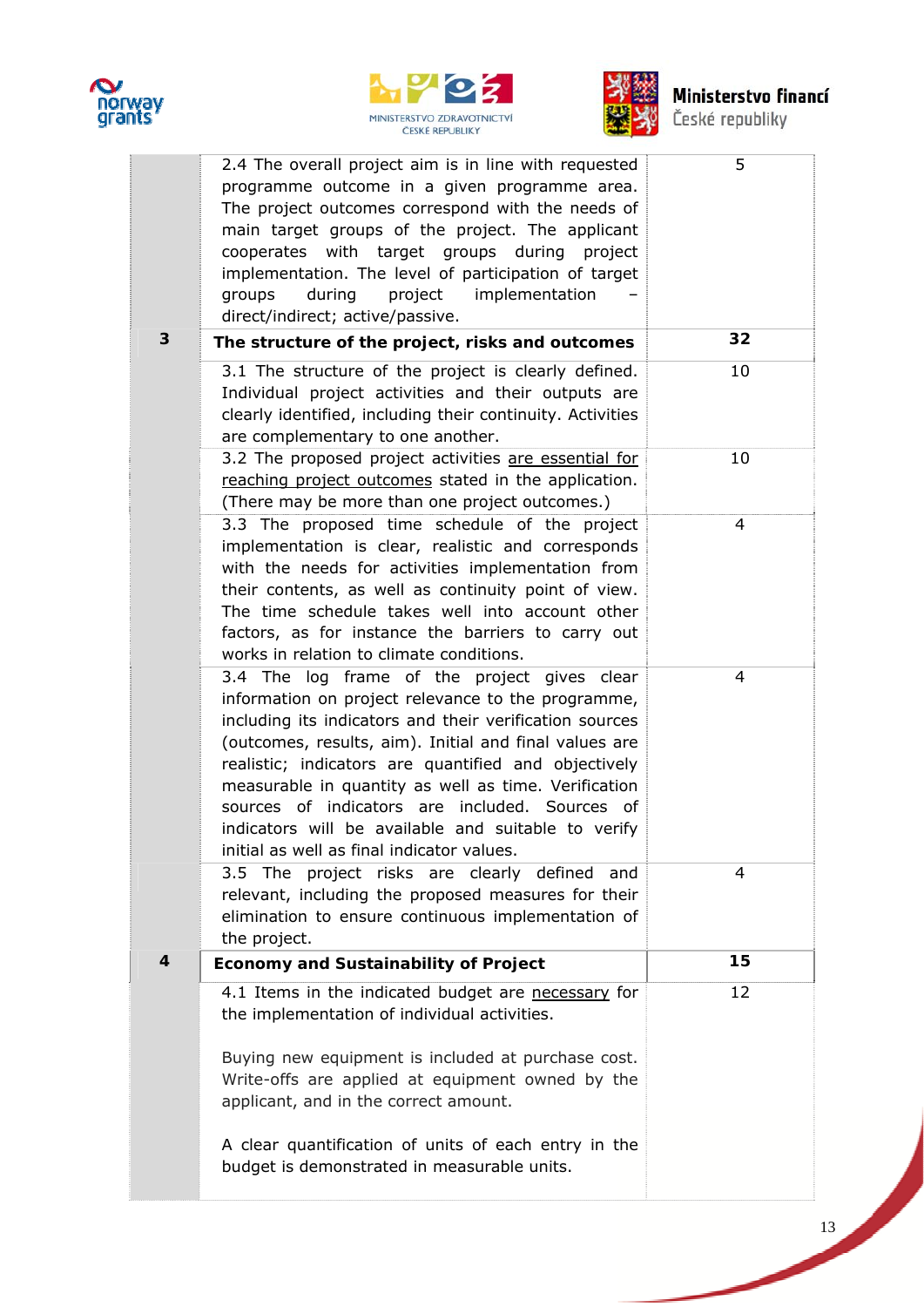





| České republiky |  |  |  |
|-----------------|--|--|--|
|                 |  |  |  |
|                 |  |  |  |

|   | Proposed item budget is in line with the project and<br>its activities. Their price is reasonable and adequate<br>to costs of similar projects (e.g. when compared to<br>similar projects).                                                  |                |
|---|----------------------------------------------------------------------------------------------------------------------------------------------------------------------------------------------------------------------------------------------|----------------|
|   | Unit prices are adequate and in compliance with<br>market prices.                                                                                                                                                                            |                |
|   | Total project costs are adequate to achieving<br>expected project outputs = programme outputs.                                                                                                                                               |                |
|   | 4.2 Sustainability of project outcomes is well<br>described, it covers at least the time period stated in<br>the call and the way of how it will be achieved is<br>clearly described.                                                        | 3              |
| 5 | Horizontal (cross-sectional) policies                                                                                                                                                                                                        | 15             |
|   | 5.1 Implementing principles of good governance by<br>an applicant (transparency of an applicant - websites,<br>financial reports, annual reports, timely payments<br>effective<br>without<br>management<br>and<br>excessive<br>indebtedness) | 2              |
|   | 5.2 Project complies with principles of sustainability -<br>environmental impact with minimum negative effects,<br>economic and social sustainability ***                                                                                    | 3              |
|   | ** The project is aimed at solving the problems of minority<br>groups, particularly Roma (no - 0, substantially covers this<br>area - 1, significantly contributes - 2, a major contributor - 3)                                             |                |
|   | 5.3 The project respects the principle of equality<br>between men and women ***                                                                                                                                                              | $\overline{2}$ |
|   | ** The project focuses on equality between men<br>and women (no - 0, substantially covers this area -<br>1, significant / major contributor - 2)                                                                                             |                |
|   | 5.4* The project contributes to strengthen bilateral<br>relations with Donor states.                                                                                                                                                         | 8              |
|   | In total                                                                                                                                                                                                                                     | 100            |
|   |                                                                                                                                                                                                                                              |                |

5.4\* No partnership is foreseen – 0 points; The project will be run in a partnership established entirely for the purpose and duration of the project implementation – 3 points; The project will be run in a partnership with the effect of strengthening mutual relations. The nature and description of the project give right to assume that the mutual co-operation will continue beyond the duration of the project – 6 points; There is a long-term relationship established between project partners. The project promotes co-operation between the partners – 8 points.

\*\* If this criterion is not relevant to the given call, its point allocation can be used to increase the maximum point allocation of other sub-criteria in the horizontal (cross-sectional) policy, or other relevant sub-criterion/sub-criteria for the given call in the field of Horizontal area (crosssectional) policies can be suggested and used as the "free" point allocation for evaluation.